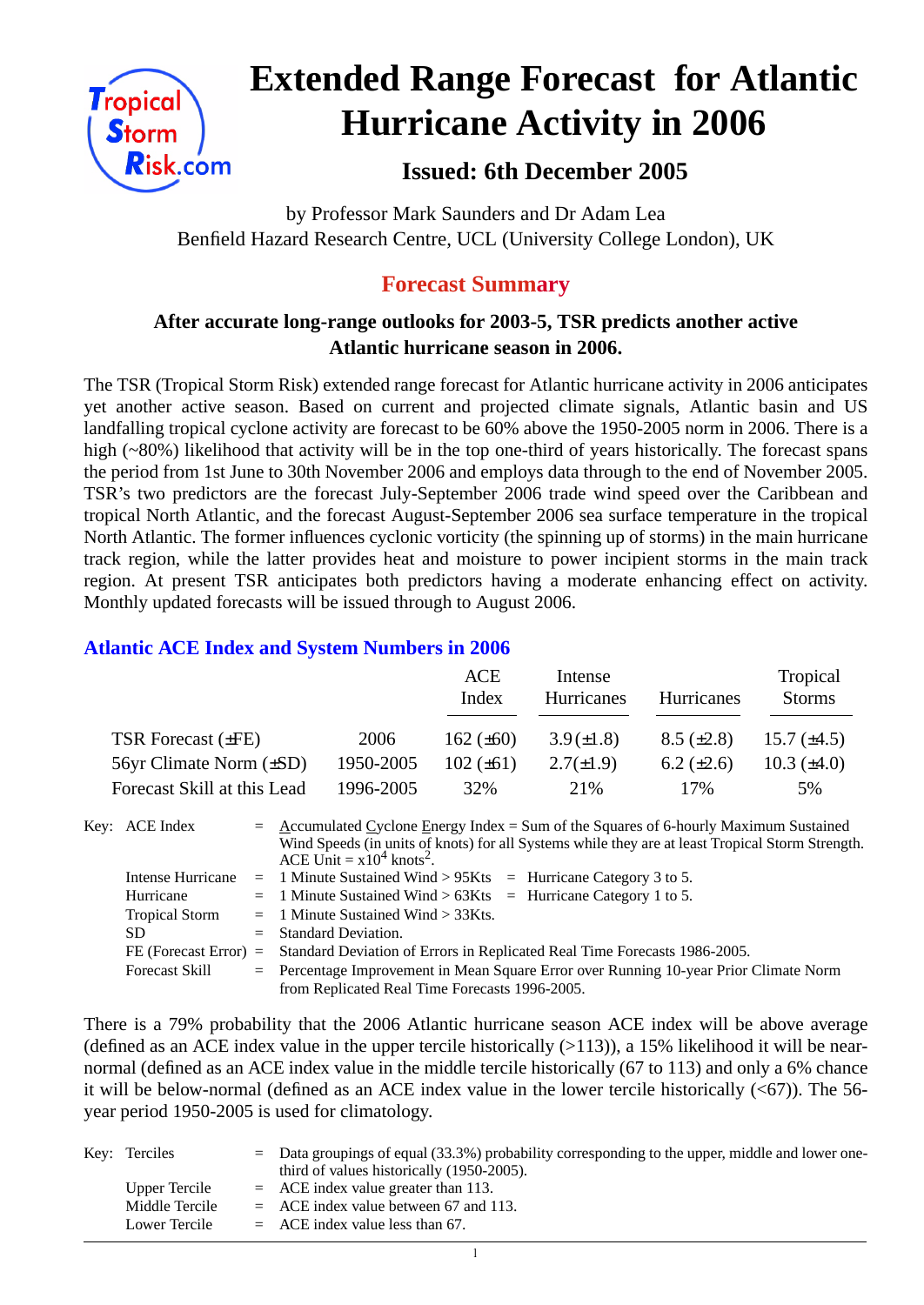#### **ACE Index & Numbers Forming in the MDR, Caribbean Sea and Gulf of Mexico in 2006**

|                              |           | ACE<br>Index   | Intense<br>Hurricanes | Hurricanes      | Tropical<br><b>Storms</b> |
|------------------------------|-----------|----------------|-----------------------|-----------------|---------------------------|
| TSR Forecast $(\pm FE)$      | 2006      | 136 $(\pm 60)$ | $3.36(\pm 1.6)$       | 6.4 $(\pm 2.7)$ | 11.3 $(\pm 4.2)$          |
| 56yr Climate Norm $(\pm SD)$ | 1950-2005 | 79 $(\pm 60)$  | $2.3(\pm 1.8)$        | 4.3 $(\pm 2.5)$ | 7.1 $(\pm 3.5)$           |
| Forecast Skill at this Lead  | 1996-2005 | 39%            | 35%                   | 38%             | 17%                       |

The Atlantic hurricane Main Development Region (MDR) is the region  $10^{\circ}N - 20^{\circ}N$ ,  $20^{\circ}W - 60^{\circ}W$ between the Cape Verde Islands and the Caribbean Lesser Antilles. A storm is defined as having formed within this region if it reached at least tropical depression status while in the area.

There is a 78% probability that in 2006 the MDR, Caribbean Sea and Gulf of Mexico ACE index will be above average (defined as an ACE index value in the upper tercile historically (>91)), an 18% likelihood it will be near-normal (defined as an ACE index value in the middle tercile historically (35 to 91) and only a 4% chance it will be below-normal (defined as an ACE index value in the lower tercile historically (<35)). The 56-year period 1950-2005 is used for climatology.

#### **USA Landfalling ACE Index and Numbers in 2006**

|                                        |      | ACE<br>Index      | Hurricanes        | Tropical<br><b>Storms</b> |
|----------------------------------------|------|-------------------|-------------------|---------------------------|
| TSR Forecast $(\pm FE)$                | 2006 | 4.2 $(\pm 1.8)$   | $2.3 \ (\pm 1.3)$ | 4.9 $(\pm 1.9)$           |
| 56yr Climate Norm $(\pm SD)$ 1950-2005 |      | $2.4 \ (\pm 2.2)$ | $1.5 \ (\pm 1.3)$ | 3.1 $(\pm 2.0)$           |
| Forecast Skill at this Lead 1996-2005  |      | 37%               | 23%               | 19%                       |

| Key: ACE Index           | $=$ Accumulated Cyclone Energy Index $=$ Sum of the Squares of hourly Maximum     |
|--------------------------|-----------------------------------------------------------------------------------|
|                          | Sustained Wind Speeds (in units of knots) for all Systems while they are at least |
|                          | Tropical Storm Strength and over the USA Mainland (reduced by a factor of 6).     |
|                          | ACE Unit $= x10^4$ knots <sup>2</sup> .                                           |
| Landfall Strike Category | $=$ Maximum 1 Minute Sustained Wind of Storm Directly Striking Land.              |
| USA Mainland             | $=$ Brownsville (Texas) to Maine.                                                 |

USA landfalling intense hurricanes are not forecast since we have no skill at any lead.

There is an 81% probability that in 2006 the USA landfalling ACE index will be above average (defined as a USA ACE index value in the upper tercile historically  $(>2.63)$ ), a 15% likelihood it will be nearnormal (defined as a USA ACE index value in the middle tercile historically (1.14 to 2.63) and only a 4% chance it will be below-normal (defined as a USA ACE index value in the lower tercile historically  $(\le 1.14)$ ). The 56-year period 1950-2005 is used for climatology.

#### **Caribbean Lesser Antilles Landfalling Numbers in 2006**

|                              |                                                                             | <b>ACE</b><br>Index                                                                                                                                                                                                                          | Intense<br>Hurricanes | <b>Hurricanes</b> | Tropical<br><b>Storms</b> |
|------------------------------|-----------------------------------------------------------------------------|----------------------------------------------------------------------------------------------------------------------------------------------------------------------------------------------------------------------------------------------|-----------------------|-------------------|---------------------------|
| TSR Forecast $(\pm FE)$      | 2006                                                                        | 2.4 $(\pm 2.4)$                                                                                                                                                                                                                              | $0.4~(\pm 0.4)$       | $0.7 (\pm 0.6)$   | $1.8(\pm 1.1)$            |
| 56yr Climate Norm $(\pm SD)$ | 1950-2005                                                                   | 1.4 $(\pm 2.0)$                                                                                                                                                                                                                              | $0.3 \ (\pm 0.5)$     | $0.4~(\pm 0.7)$   | 1.1 $(\pm 1.0)$           |
| Forecast Skill at this Lead  | 1996-2005                                                                   | 26%                                                                                                                                                                                                                                          | 15%                   | 29%               | $0\%$                     |
| Key: ACE Index               | $=$ Accumulated Cyclone Energy Index = Sum of the Squares of hourly Maximum | Sustained Wind Speeds (in units of knots) for all Systems while they are at least<br>Tropical Storm Strength and within the boxed region $(10^0N-18^0N, 60^0W-63^0W)$<br>(reduced by a factor of 6). ACE Unit = $x10^4$ knots <sup>2</sup> . |                       |                   |                           |

| <b>Landfall Strike Category</b> | = Maximum 1 Minute Sustained Wind of Storm Directly Striking Land. |
|---------------------------------|--------------------------------------------------------------------|
| Lesser Antilles                 | $=$ Island Arc from Anguilla to Trinidad Inclusive.                |